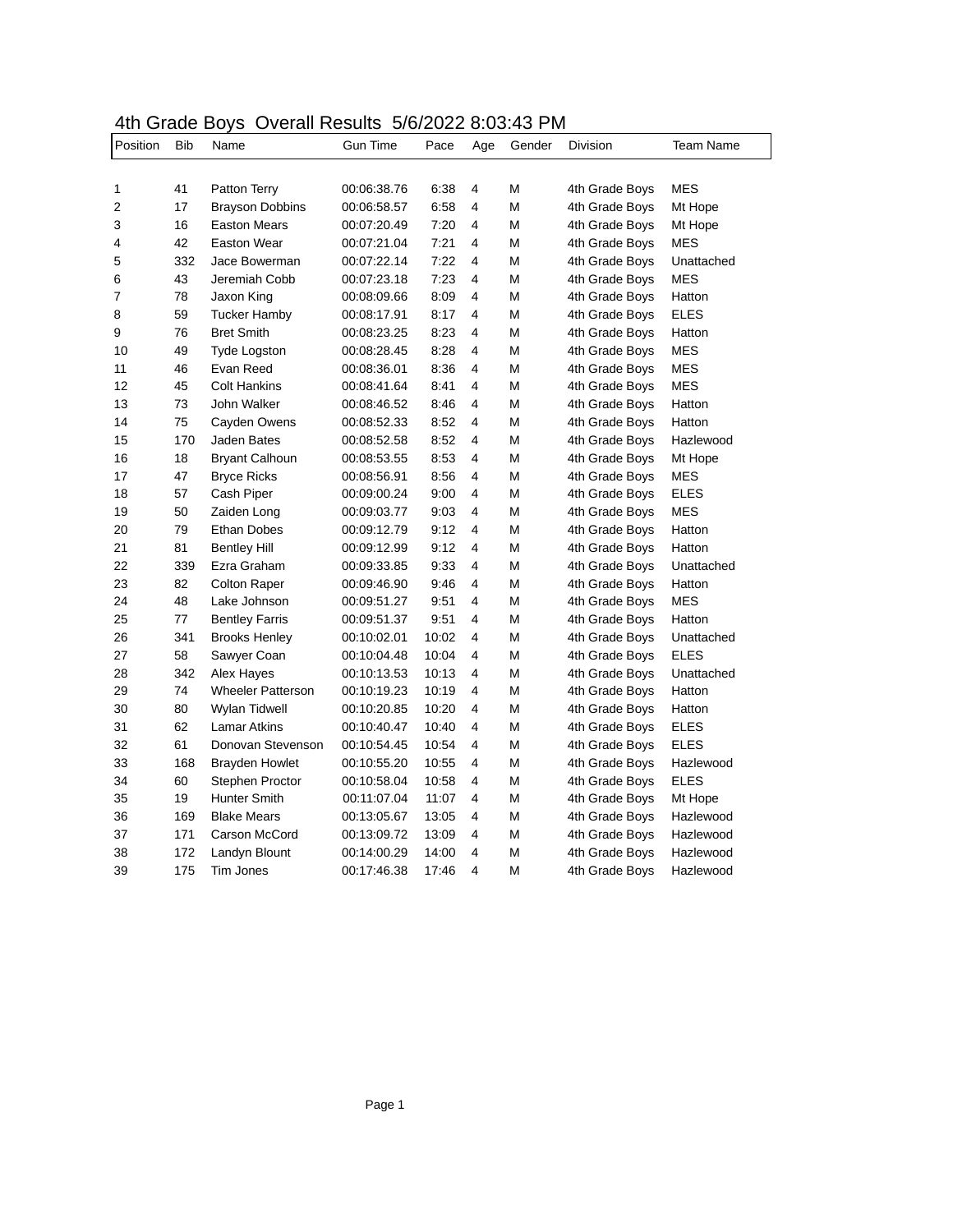## 4th Grade Boys Overall Results 5/6/2022 8:03:48 PM

| Position | <b>Bib</b> | Name | Gun Time |  |  | Pace Age Gender | Division | Team Name |
|----------|------------|------|----------|--|--|-----------------|----------|-----------|
|----------|------------|------|----------|--|--|-----------------|----------|-----------|